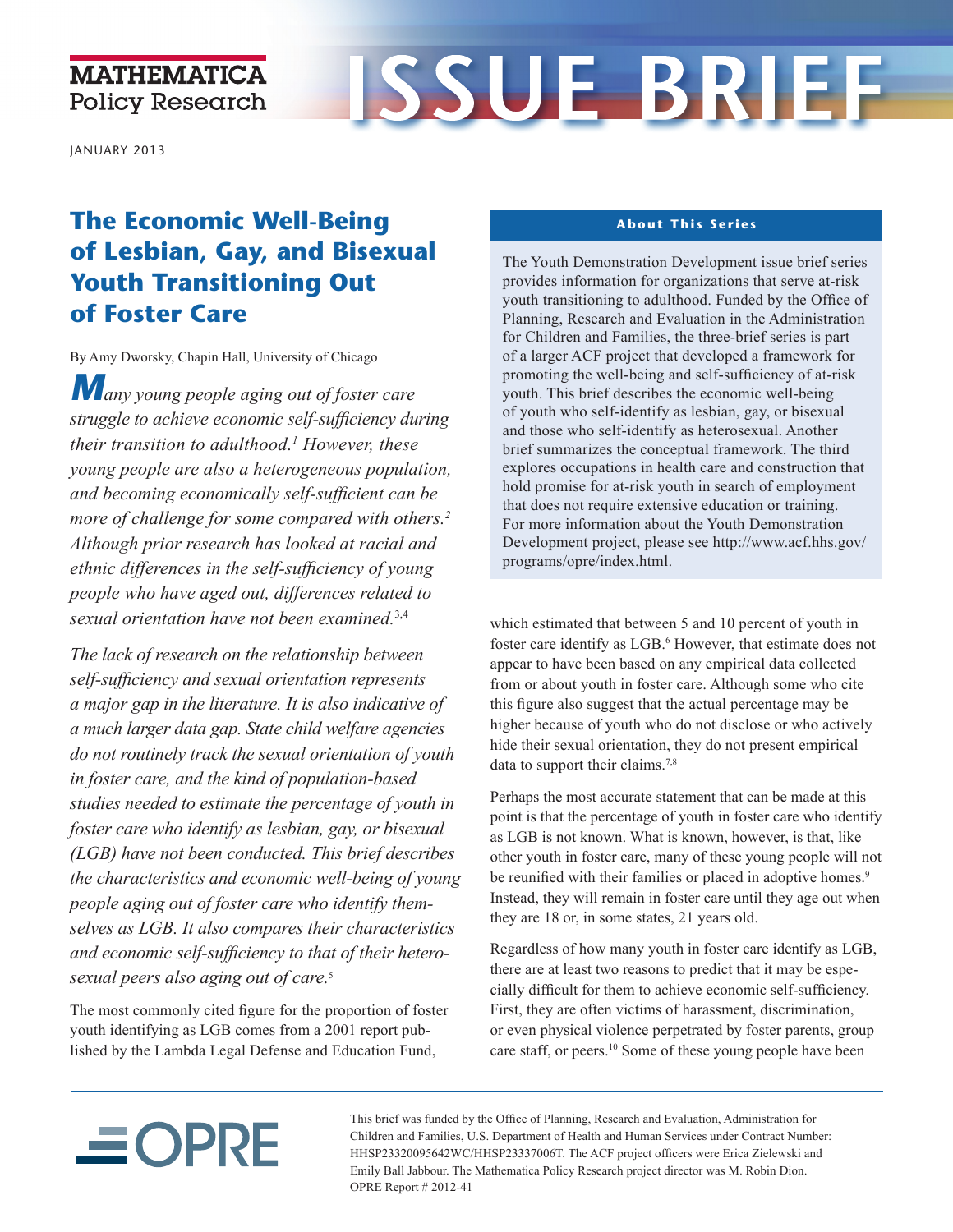rejected or abused by their families because of their sexual orientation.<sup>11</sup> Victimized yet again because of their sexual orientation, many may run away from their placement to live on the streets where they feel safer.<sup>12</sup>

Second, LGB youth in foster care may be adversely affected by inappropriate or frequent placement changes. Although research has yet to examine differences in placement stability between LGB youth and their heterosexual peers, studies do suggest that placement instability is common for LGB youth.13 This instability may preclude the development of permanent connections to supportive adults,<sup>14</sup> limit the receipt of life-skills training, and interfere with school completion.<sup>15,16</sup> A shortage of LGB-friendly foster homes also means that many youth who identify as LGB are placed in more restrictive group care settings rather than with families, $17$  which may limit their access to necessary services.<sup>18</sup>

To explore the characteristics and economic well-being of young people aging out of foster care who identify themselves as LGB relative to their heterosexual counterparts, we analyzed data from the Midwest Evaluation of the Adult Functioning of Former Foster Youth (the "Midwest Study"). This longitudinal study followed a sample of young people from Illinois, Iowa, and Wisconsin as they transitioned out of foster care and into adulthood.19 Five waves of survey data were collected from these young people from 2002 to 2011: at age 17 or 18 (n=732), 19 (n=603), 21 (n=591), 23 or 24 (n=602), and 26 (n=596).

#### **Sexual Orientation of Midwest Study Participants**

Midwest Study participants were asked about their sexual orientation at each wave of data collection.<sup>20</sup> Because of a change in question wording and response options after the baseline interview,<sup>21</sup> we focus on sexual orientation at waves 2 through 5. At each of those waves, respondents were asked to indicate which of six statements best described themselves: "100 percent heterosexual/ straight," "mostly heterosexual/straight but somewhat attracted to people of the same sex," "bisexual/attracted to men and women equally," "mostly homosexual/gay but somewhat attracted to people of the opposite sex," "100 percent homosexual/gay" or "not sexually attracted to either males or females." We could not examine gender identity because "transgender" was not added as a response option to the question about gender until the final wave of data collection.

To examine change in sexual orientation over time at the aggregate level, we limited our analysis to the 435 young people from whom all five waves of data were collected. Although this approach avoids confounding changes in sexual orientation with sample attrition, our estimates will be biased to the extent that there are systematic differences between the sexual orientation of these young people and their peers for whom at least one wave of data was missing.

Respondents were categorized as heterosexual if they identified themselves as "100 percent heterosexual,"

heterosexual, or as missing data.<sup>22</sup> We as LGB if they identified themselves as something other than 100 percent used this approach because it results in the most inclusive "other" (i.e., non-heterosexual) category. LGB respondents made up 11 to 15 percent of the sample depending on the wave being considered (Table 1). In addition, more change over time was observed among the young women (n=245) than among the young men (n=190).

#### **Characteristics of the LGB and Heterosexual Samples**

they were 21 years old.<sup>23</sup> This was the Our analysis of economic well-being focused on the 591 study participants who were interviewed at wave 3 when first wave of data collected after all of the study participants had aged out of foster care. Based on the approach described above, 74 percent (n=437) were categorized as heterosexual, 11 percent (n=67) were categorized as LGB, and 15 percent (n=87) were categorized as missing data.

The LGB respondents looked similar to their heterosexual peers with respect to both their demographic characteristics and placement histories (Table 2), with two exceptions. First, young women made up more than two-thirds of the LGB group compared with only half of the heterosexual group. Second, the LGB respondents experienced more placements, on average, than their heterosexual peers, a difference that was marginally significant at  $p < 0.10$ .

| Table 1.                                                    |              |        |             |                  |        |             |                           |        |             |
|-------------------------------------------------------------|--------------|--------|-------------|------------------|--------|-------------|---------------------------|--------|-------------|
| <b>SELF-REPORTED SEXUAL ORIENTATION BY GENDER (N = 435)</b> |              |        |             |                  |        |             |                           |        |             |
|                                                             | $LGBa$ (%)   |        |             | Heterosexual (%) |        |             | Missing $\frac{b}{b}$ (%) |        |             |
|                                                             | <b>Total</b> | Female | <b>Male</b> | <b>Total</b>     | Female | <b>Male</b> | Total                     | Female | <b>Male</b> |
| Wave 2                                                      | 12.0         | 15.9   | 6.8         | 76.8             | 73.1   | 81.6        | 11.2                      | 11.0   | 11.6        |
| Wave 3                                                      | 11.3         | 15.1   | 6.3         | 75.9             | 72.7   | 80.0        | 12.9                      | 12.2   | 13.7        |
| Wave 4                                                      | 13.1         | 19.2   | 5.3         | 82.1             | 75.9   | 90.0        | 4.8                       | 4.9    | 4.7         |
| Wave 5                                                      | 14.7         | 21.6   | 5.8         | 78.2             | 71.0   | 87.4        | 7.1                       | 7.3    | 6.8         |

a Includes respondents who identified as mostly heterosexual but somewhat attracted to people of the same sex, bisexual, mostly homosexual but somewhat attracted to people of the opposite sex, and 100% homosexual.

<sup>b</sup> Includes respondents who did not complete the ACASI because they were incarcerated or interviewed by phone, refused to answer or responded "do not know" and reported not being sexually attracted to either males or females.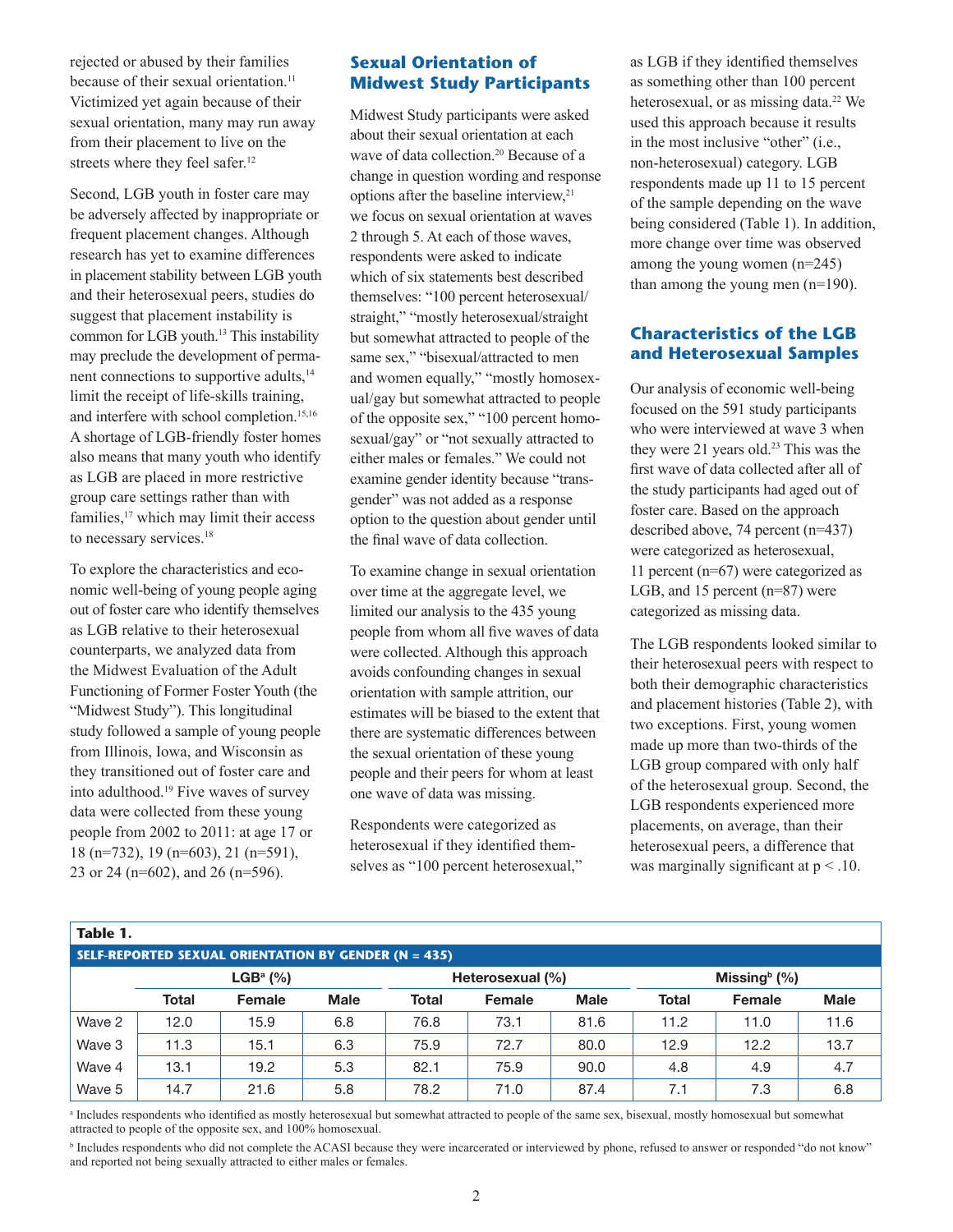| Table 2.                                    |                        |                                   |        |  |  |  |  |
|---------------------------------------------|------------------------|-----------------------------------|--------|--|--|--|--|
| <b>DEMOGRAPHICS AND PLACEMENT HISTORIES</b> |                        |                                   |        |  |  |  |  |
|                                             | <b>LGB</b><br>$(n=67)$ | <b>Heterosexual</b><br>$(n=437)$  |        |  |  |  |  |
|                                             |                        | Percent/Mean Percent/Mean p-Value |        |  |  |  |  |
| Gender                                      |                        |                                   |        |  |  |  |  |
| Male                                        | 28.4                   | 49.7                              |        |  |  |  |  |
| Female                                      | 71.6                   | 50.3                              |        |  |  |  |  |
| Race                                        |                        |                                   |        |  |  |  |  |
| White                                       | 35.8                   | 32.0                              |        |  |  |  |  |
| African American                            | 43.4                   | 56.3                              |        |  |  |  |  |
| Other                                       | 20.8                   | 11.6                              |        |  |  |  |  |
| State                                       |                        |                                   |        |  |  |  |  |
| Wisconsin                                   | 22.4                   | 31.4                              |        |  |  |  |  |
| <b>Illinois</b>                             | 64.2                   | 60.9                              |        |  |  |  |  |
| lowa                                        | 13.4                   | 7.8                               |        |  |  |  |  |
| <b>Placement History</b>                    |                        |                                   |        |  |  |  |  |
| Ever placed in a foster home                | 95.5                   | 97.5                              |        |  |  |  |  |
| Ever placed with relatives                  | 49.3                   | 46.5                              |        |  |  |  |  |
| Ever placed in group care                   | 59.7                   | 56.1                              |        |  |  |  |  |
| Ever ran away from foster care              | 49.3                   | 41.4                              |        |  |  |  |  |
| Mean number of placements                   | 6.8                    | 5.4                               | $^{+}$ |  |  |  |  |
| Mean age at most recent foster care entry   | 11.7                   | 11.3                              |        |  |  |  |  |
| Mean age at exit from foster care           | 19.4                   | 19.5                              |        |  |  |  |  |

\*Difference between LGB and heterosexual groups is statistically significant at  $p < .05$ . +Difference is marginally significant at  $p < 0.10$ .

Prior analyses of the Midwest Study data show that young women aging out of foster care are much more likely than their peers in the general population to become pregnant during their teen years.24 Our new analysis shows that female Midwest Study respondents who identified as LGB are nearly as likely to report a pregnancy as the female Midwest Study respondents who identified as 100 percent heterosexual.

Specifically, we found that 60 percent of the young women who were categorized as LGB reported ever being pregnant compared with 69 percent of their heterosexual peers, a difference that is not statistically significant (results not shown in a table). One factor that may help explain the high rate of pregnancy among the young women who were categorized as LGB is that more than half (n=27) of these respondents identified themselves as "mostly heterosexual but somewhat attracted to people of the same sex." Dropping these young women from the analysis reduces the pregnancy rates among the female LGB respondents to 48 percent; however, the between-group difference is still not statistically significant. The "non-significance" may be due to the very small number of females falling within the more restrictive LGB definition (n=21).

#### **Economic Well-Being of LGB and Heterosexual Samples**

Our analysis of economic well-being covers several domains, including housing, education, employment and earnings, benefit receipt, economic hardships, food security, and assets and debts.

#### *Housing and Homelessness*

We found no statistically significant differences in current living arrangements between the LGB respondents and their heterosexual peers. Approximately 45 percent of both groups were living in

their own place. Moreover, although LGB youth are sometimes rejected by their families because of their sexual orientation, a quarter of both groups were living with a biological parent or other relative.

Studies conducted over the past decade have consistently found that a disproportionate number of homeless youth identify as LGB.25 Although none of the LGB respondents was currently homeless, more than one in five (22 percent) reported being homeless for at least one night since aging out (results not shown in a table). This rate is not significantly higher than the rate observed among their heterosexual peers (17 percent).

#### *Education*

the two are highly correlated.<sup>26</sup> We found Although educational attainment is not a direct measure of economic well-being, no statistically significant differences in educational attainment between the LGB respondents and their heterosexual peers (results not shown in a table) with respect to the percentage who had a high school diploma or GED (85 percent versus 76 percent), the percentage who had completed at least one year of college (31 percent versus 30 percent), or the percentage who were still enrolled in school (27 percent versus 24 percent).

#### *Employment and Earnings*

 over a dollar per hour more (\$9.04) Sixty percent of the LGB respondents were employed at age 21 (Table 3). On average, those who had a job were working 35 hours per week for \$7.82 per hour. One-quarter of them had no earnings during the past year, and the mean and median earnings of those who had worked were only \$8,621 and \$6,500, respectively. Although their heterosexual peers were not more likely to be employed, those who were employed were earning, on average,

#### *Benefit Receipt*

The LGB respondents were about as likely as their heterosexual peers to have received cash or in-kind benefits from a number of government programs during the past year (Table 4). However,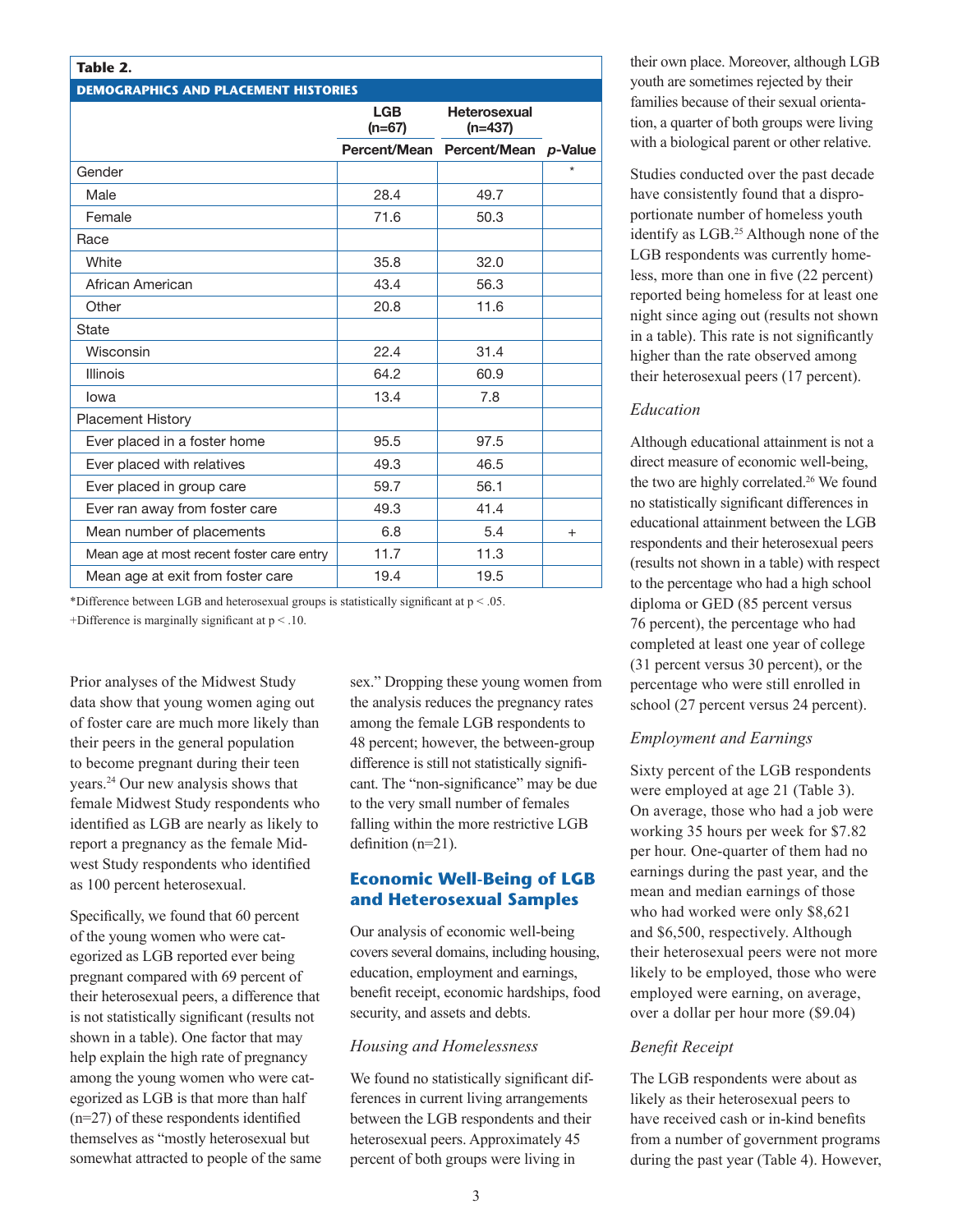#### **Table 3.**

#### **EMPLOYMENT AND EARNINGS**

|                                                                      | LGB |                     |     | <b>Heterosexual</b> |         |
|----------------------------------------------------------------------|-----|---------------------|-----|---------------------|---------|
|                                                                      | n   | <b>Percent/Mean</b> | n   | <b>Percent/Mean</b> | p-Value |
| Percent currently<br>employed                                        | 67  | 59.7                | 437 | 51.7                |         |
| Percent with any earnings<br>during the past year                    | 66  | 74.2                | 407 | 80.8                |         |
| Mean hours worked<br>per week (if currently<br>employed)             | 41  | 35.3                | 226 | 34.8                |         |
| Mean hourly wage<br>(if currently employed)                          | 36  | \$7.82              | 197 | \$9.04              | $\star$ |
| Mean earnings during the<br>past year (if any earnings) <sup>a</sup> | 50  | \$8,934             | 326 | \$9,294             |         |
| Median earnings during<br>the past year<br>(if any earnings) $a$     | 50  | \$6,500             | 326 | \$6,000             |         |

Note: 27 respondents from the full sample of 602 are not included as they had had been incarcerated for at least three months.

a Excludes the earnings of four respondents who reported earnings less than \$100.

\* Difference between LGB and heterosexual groups is statistically significant at  $p < .05$ .

 $+$  Difference is marginally significant at  $p < 10$ .

#### **Table 4.**

## **RECEIPT OF GOVERNMENT BENEFITS DURING PAST YEAR**  LGB Heterosexual n Percent n Percent *p*-Value

| Earned Income Tax Credit (EITC)                                                                  | 64 | 24.6 | 411 | 24.6 |         |
|--------------------------------------------------------------------------------------------------|----|------|-----|------|---------|
| Unemployment Insurance                                                                           | 64 | 6.3  | 410 | 8.5  |         |
| Workers' compensation                                                                            | 64 | 1.6  | 410 | 1.2  |         |
| Supplemental Security Income (SSI)                                                               | 63 | 17.5 | 410 | 10.2 | $\star$ |
| Food stamps (SNAP)                                                                               | 64 | 62.5 | 410 | 43.5 | $\star$ |
| Public housing/rental assistance                                                                 | 64 | 15.6 | 410 | 9.3  |         |
| Temporary Assistance for Needy<br>Families (TANF) <sup>a</sup>                                   | 27 | 14.8 | 134 | 15.7 |         |
| Special Supplemental Nutrition<br>Program for Women, Infants, and<br>Children (WIC) <sup>b</sup> | 25 | 68.0 | 108 | 83.3 |         |

<sup>a</sup>Only custodial parents were asked about TANF receipt.

b Only custodial mothers were asked about WIC receipt.

\* Difference between LGB and heterosexual groups is statistically significant at  $p < .05$ .

 $+$ Difference is marginally significant at  $p < 0.10$ .

they were more likely to have received both Supplemental Security Income (SSI) and food stamps (now known as the Supplemental Nutrition Assistance Program, or SNAP).

#### *Economic Hardships*

Sixty-one percent of the LGB respondents experienced at least one of five economic hardships (i.e., not enough

money to pay rent, not enough money to pay utility bill, gas or electricity turned off, phone service disconnected, eviction) compared with only 47 percent of their heterosexual peers, a statistically significant difference (Table 5). In particular, the LGB respondents were significantly more likely to report that they did not have enough money to pay rent.

#### *Assets and Debts*

We found no statistically significant differences between the LGB respondents and their heterosexual peers with respect to assets (i.e., owning a home or a vehicle) or debts. Just over half of both groups had a bank account, and half were in debt.

#### *Food Security*

Ten items from the USDA's adult food security survey module as well as four additional items (italicized in Table 6) were used to measure food security (Table 6).27 Six of the 10 items (bold in the table) were used to construct a food security measure.<sup>28</sup> The LGB respondents were significantly more likely to give an affirmative answer to 10 of the 14 items and more likely to meet the criteria for being food insecure (i.e., low or very low food security) than their heterosexual peers.

#### **Discussion and Implications**

The data presented in Table 1 suggest that the vast majority of young people aging out of foster care identify themselves as 100 percent heterosexual. However, young women may be more likely than young men to identify as something other than 100 percent heterosexual. This pattern is consistent with longitudinal studies based on nationally representative samples of young people in the general population. That research has found that although self-reported sexual orientation is generally stable during the transition into adulthood, shifts can and do occur, and young men's self-reported sexual orientation seems to be more stable than young women's.29

**This analysis suggests that LGB youth aging out of foster care may be at significant risk of not achieving self-sufficiency as they transition to adulthood.** At age 21, 60 percent of the Midwest Study participants categorized as LGB were employed, the average wage of those who were working was less than \$8.00 per hour, and nearly one-quarter had zero earnings during the past year. These findings may explain why so many of the young people were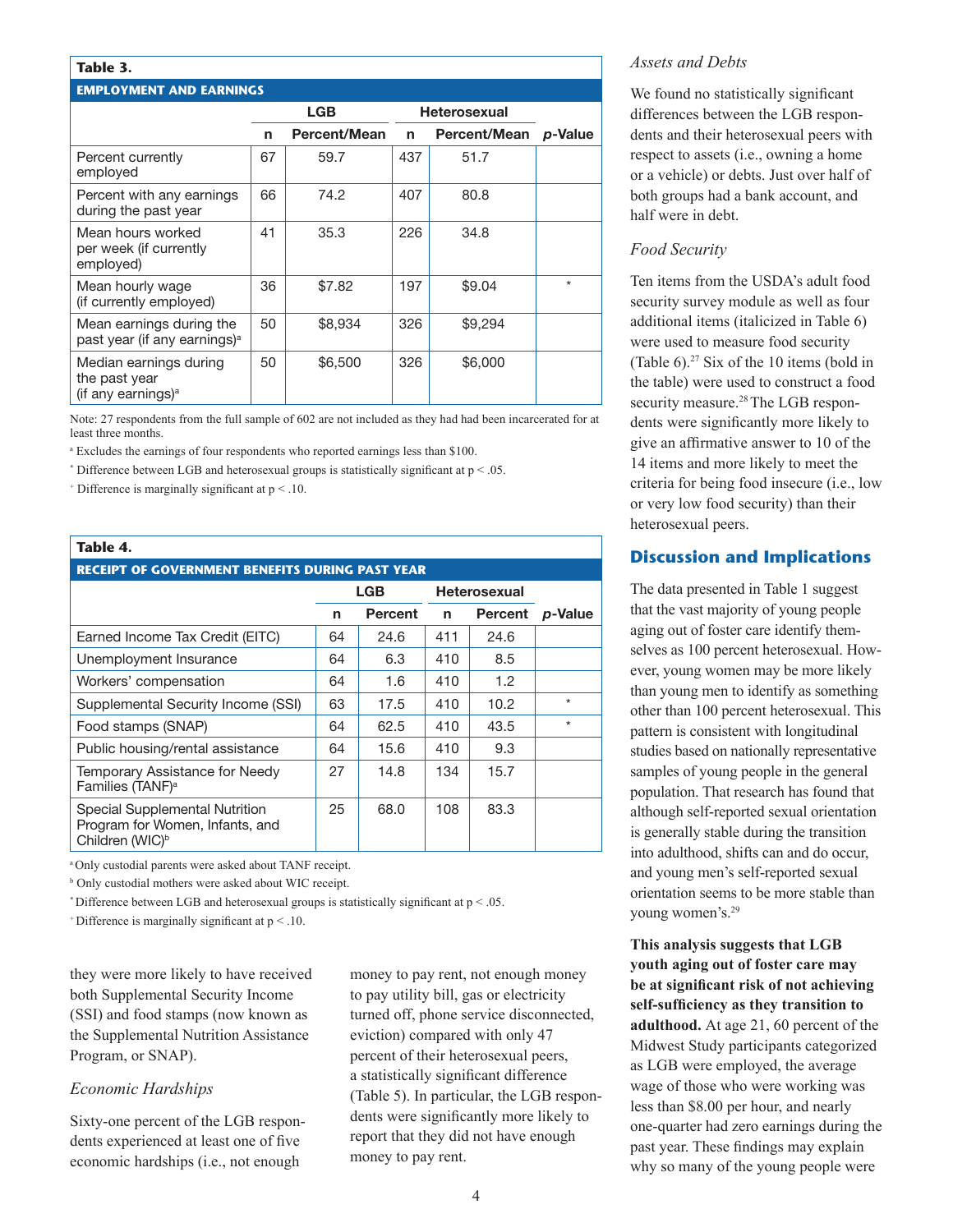#### **Table 5.**

#### **ECONOMIC HARDSHIPS DURING THE PAST YEAR (PERCENTAGE)**

|                                      | <b>LGB</b> ( $n = 64$ ) | Heterosexual ( $n = 410$ ) | p-Value |
|--------------------------------------|-------------------------|----------------------------|---------|
| Not enough money to pay rent         | 37.5                    | 25.4                       |         |
| Not enough money to pay utility bill | 35.9                    | 26.1                       |         |
| Gas or electricity shut off          | 9.4                     | 7.5                        |         |
| Phone service disconnected           | 42.2                    | 31.2                       |         |
| Evicted                              | 10.9                    | 8.3                        |         |
| At least one of the above            | 60.9                    | 47.2                       |         |

\* Difference between LGB and heterosexual groups is statistically significant at p < .05.

+ Difference is marginally significant at p < .10.

#### **Table 6. FOOD SECURITY DURING THE PAST YEAR (PERCENTAGE)**  LGB (n = 64) Heterosexual (n = 411) *p*-Value Sometimes/often not enough food to eat 10.0  $\sim$  26.6 10.0 Didn't eat for a whole day due to no money for food 20.3 9.7  $\sim$  20.9 Lost weight because didn't have enough food  $\vert$  9.4 9.0 9.0 Sometimes/often could not afford balanced meals 1998 16.9 16.9 21.9 21.9 16.9 21.9 16.1 2010 Cut size of meals due to lack of money for food  $\sim$  35.9 15.6 15.6  $\sim$  15.6  $\sim$   $\sim$   $\sim$ Cut size of meals almost every month 6 and 9.4 5 and 9.4 and 4.1 Didn't eat enough due to lack of money for food 34.4 34.4 17.5 Hungry but couldn't afford food to eat  $\begin{array}{ccc} 34.4 & 34.4 & 13.6 \end{array}$  \* Sometimes/often worried about food running out  $\overline{54.7}$  54.7 30.7  $\overline{30.7}$  31.7 Sometimes/often food ran out/couldn't afford more  $\sim 51.6$  28.7  $\sim$ *Borrowed money for food from friends or family* 34.4 22.1 Put off paying a bill to have money to buy food 23.4 23.4 19.2 *Got food from a church, food pantry, or food bank* 28.1 14.8 \* Ate at soup kitchen or community meal program  $\sim$  9.4  $\sim$  3.2  $\sim$ Overall food security (based on 6 items in bold) High (0 affirmative responses)  $\sim$  42.2 64.5 64.5  $\sim$  42.2 Marginal (1 affirmative response) 7.8 7.1 Low (2 to 4 affirmative responses) 19.2 Very low (5 or 6 affirmative responses) 28.2 28.2 9.2

a Note: 27 respondents from the full sample of 602 are not included as they had had been incarcerated for at least three months.

\* Difference between LGB and heterosexual groups is statistically significant at  $p < .05$ .

 $+$  Difference is marginally significant at  $p < 0.10$ .

receiving food stamps and assistance from other means-tested government programs. Their lack of economic wellbeing was also reflected in the levels of economic hardship, food insecurity, and homelessness we observed.

That said, most of these young people had a high school diploma or GED, nearly one-third had completed at least one year of college, and about one-quarter were still enrolled in school. This may bode well for their future economic well-being.

**Our analysis also suggests that study participants who were categorized as LGB were not, for the most part, substantially worse off economically than their heterosexual peers.** In addition to having a lower average hourly wage, these young people were more likely to be food insecure, to have received food stamps and SSI, and to have experienced at least one economic hardship. However, we found far more similarities than differences in the measures of economic well-being we examined.

These results suggest that young people aging out of foster care, regardless of their sexual orientation, would stand to benefit from interventions aimed at promoting self-sufficiency.

Young people aging out of foster care who identify as LGB may face additional barriers related to their sexual orientation, and they may have unique needs that service providers and other child welfare professionals should be adequately trained to address. Our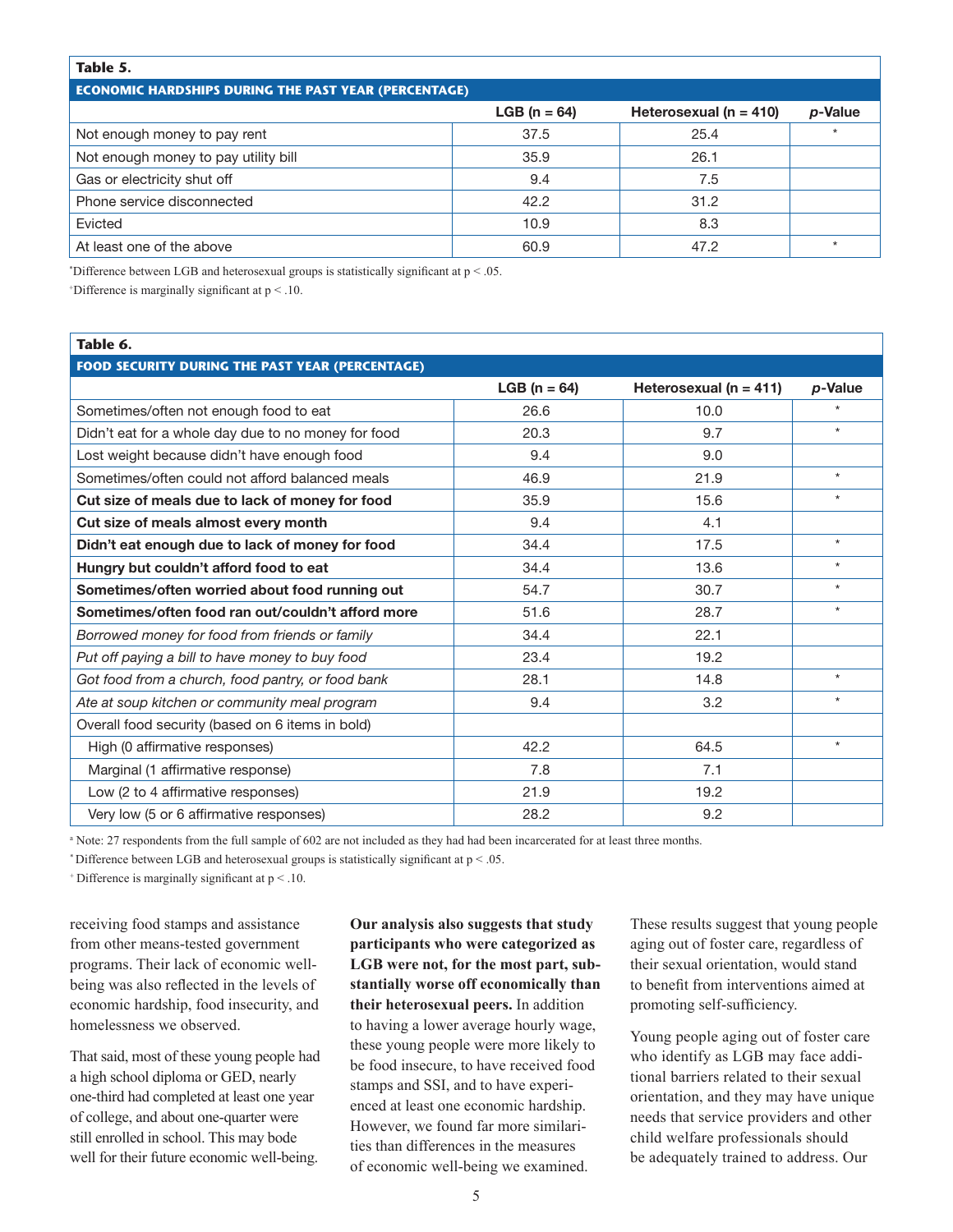analysis was limited to outcomes related to economic well-being and did not consider other aspects of well-being such as physical or mental health. Future studies should look at a broader range of outcomes. Additional research with larger and more geographically diverse samples is needed to both the test the generalizability of our results and so that differences between gay, lesbian, and bisexual youth can be examined. Data on gender identity should also be collected so that the experiences of transgender youth can be better understood.

#### **Endnotes**

1 Courtney, M., A. Dworsky, A. Brown, C. Cary, K. Love, and V. Vorhies. "Midwest Evaluation of the Adult Functioning of Former Foster Youth: Outcomes at Age 26." Chicago: Chapin Hall at the University of Chicago, 2011.

 Dworsky, A. "The Economic Self Sufficiency of Wisconsin's Former Foster Youth." *Children and Youth Services Review*, vol. 27, 2005, pp. 1085-1118.

 Goerge, R., L. Bilaver, B. Lee, B. Needell, Brookhard, and W. Jackman. "Employment Outcomes for Youth Aging Out of Foster Care: Final Report." Chicago, IL: University of Chicago Chaplin Center for Children, 2002.

 Macomber, J., S. Cuccaro Alamin, D. Duncan, M. McDaniel, T. Vericker, M. Pergamit, Needell, H. Kum, J. Stewart, C. Lee, and R. Barth. "Coming of Age: Empirical Outcomes for Youth Who Age Out of Foster Care in Their Middle Twenties." Washington, DC: U.S. Department of Health and Human Services, 2008.

2 Keller, T., G. Cusick, and M. Courtney. "Approaching the Transition to Adulthood: Distinctive Profiles of Adolescents Aging Out of the Child Welfare System." Social Service Review, vol. 81, 2007, pp. 455-484.

Vaughn, M., J. Shook, and J. McMillen. "Aging Out of Foster Care and Legal Involvement: Toward a Typology of Risk." *Social Service Review*, 2008, vol. 82, 2008, pp. 419-446.

- 3 Dworsky, A., C. Roller White, K. O'Brien, P. Pecora, M. Courtney, R. Kessler, N. Sampson, and I. Hwang."Racial and Ethnic Differences in the Outcomes of Former Foster Youth." *Children and Youth Services Review*, vol. 32, 2010, 902-912.
- <sup>4</sup> We draw a clear distinction between sexual orientation (i.e., attraction to people of the same-sex and/or opposite-sex) and

gender identity (i.e., internal identification as male or female) and focus only on the former. Consequently, we do not address the experiences of transgender foster youth whose internal identification as male or female conflicts with their anatomical sex at birth. Although much more research on the experiences of these youth is needed, our data did not include measures of gender identity comparable to our measures of sexual orientation. In fact, this gap in our data reflects an even larger problem. Population-based studies used to estimate the percentage of youth who identify as lesbian, gay, or bisexual have generally not collected the data on gender identity that is needed to estimate the percentage of youth who identify as transgender.

- $5$  Vanessa Vorhies, a doctoral student in the School of Social Service Administration at the University of Chicago, assisted with the data analysis.
- 6 Sullivan, C., S. Sommer, and J. Moff. "Youth in the Margins: A Report on the Unmet Needs of Lesbian, Gay, Bisexual, and Transgender Adolescents in Foster Care." New York: Lambda Legal Defense and Education Fund, 2001.
- Jacobs, J., and M. Freundlich. "Achieving Permanency for LGBTQ Youth." *Child Welfare*, vol. 85, 2006, pp. 299-316.

Wilber, S., C. Ryan, and J. Marksamer. "CWLA Best Practice Guidelines: Serving LGBT Youth in Out-of-Home Care." Washington, DC: Child Welfare League of America, 2006.

Woronoff, R., R. Estrada, and S. Sommer. "Out of the Margins: A Report on Regional Listening Forums Highlighting the Experiences of Lesbian, Gay, Bisexual, Transgender and Questioning Youth in Care." New York: Lambda Legal Defense and Education Fund and the Child Welfare League of America, 2006.

8 By comparison, approximately 6 percent of the 18- to 24-year-old males and 14 percent of the 18- to 24-year-old females who participated in the third wave of the National Longitudinal Study of Adolescent Health (Add Health) identified themselves as something other than 100 percent heterosexual. See Savin-Williams, R., K. Joyner, and G. Rieger. "Prevalence and Stability of Self-Reported Sexual Orientation Identity During Young Adulthood." *Archives of Sexual Behavior*, vol. 41, 2012, pp. 103- 110. Gates (2011), however, discusses the challenges associated with using survey data to measure the size of the LGB population. See Gates, G. "How Many People Are Lesbian, Gay, Bisexual, and Transgender?" Los Angeles: The Williams Institute, UCLA School of Law, 2011.

- 9 Sullivan, T. "Obstacles to Effective Child Welfare Service with Gay and Lesbian Youths." *Child Welfare*, vol. 73, 1994, pp. 291-304.
- 10 Berberet, H. "Putting the Pieces Together for Queer Youth: A Model of Integrated Assessment of Need and Program Planning." *Child Welfare*, vol. 85, 2006, pp. 361-384.

 Feinstein, R., A. Greenblatt, L. Hass, S. Kohn, and J. Rana. "Justice for All? A Report on Lesbian, Gay, Bi-sexual and Transgendered Youth in the New York Juvenile Justice System." New York: Urban Justice Center, 2001.

 Joint Task Force of New York City's Child Welfare Administration and the Council of Family and Child Caring Agencies. "Improving Services for Gay and Lesbian Youth in NYC's Child Welfare System: A Task Force Report." New York, 1994.

 Mallon, G. "Gay and No Place to Go: Assessing the Needs of Gay and Lesbian Adolescents in Out-of-Home Care Settings." *Child Welfare*, 1992, vol. 71, pp. 547-556.

 Mallon, G. *We Don't Exactly Get the Welcome Wagon: The Experiences of Gay and Lesbian Adolescents in Child Welfare Systems*. New York: Columbia University Press, 1998.

 Mallon, G., N. Aledort, and M. Ferrera. "There's No Place Like Home: Achieving Safety, Permanency, and Well-Being for Lesbian and Gay Adolescents in Out-of-Home Care Settings." *Child Welfare*, vol. 51, 2002, pp. 407-439.

Sullivan et al., 2001.

Wilber et al., 2006.

 $11$  Berberet, 2006.

Mallon, 1998.

 Ryan, C., and R. Diaz. "Family Responses as a Source of Risk and Resiliency for LGBTY." Paper presented at the Child Welfare League of America Preconference Institute, Washington, DC, 2005.

 Sullivan, C. "Kids, Courts and Queers: Lesbian and Gay Youth in the Juvenile Justice and Foster Care Systems." *Law and Sexuality: A Review of Lesbian and Gay Legal Issues*, vol. 6, 1996, pp. 31-62.

Sullivan et al., 2001.

Wilber et al., 2006.

<sup>12</sup> Sullivan et al., 2001.

Feinstein et al., 2001.

- Wilber et al., 2006. 13 Mallon, 1998.
- Mallon et al., 2002.
- <sup>14</sup> Mallon et al., 2002.
- Feinstein et al., 2001.
- 15 Woronoff et al., 2006.